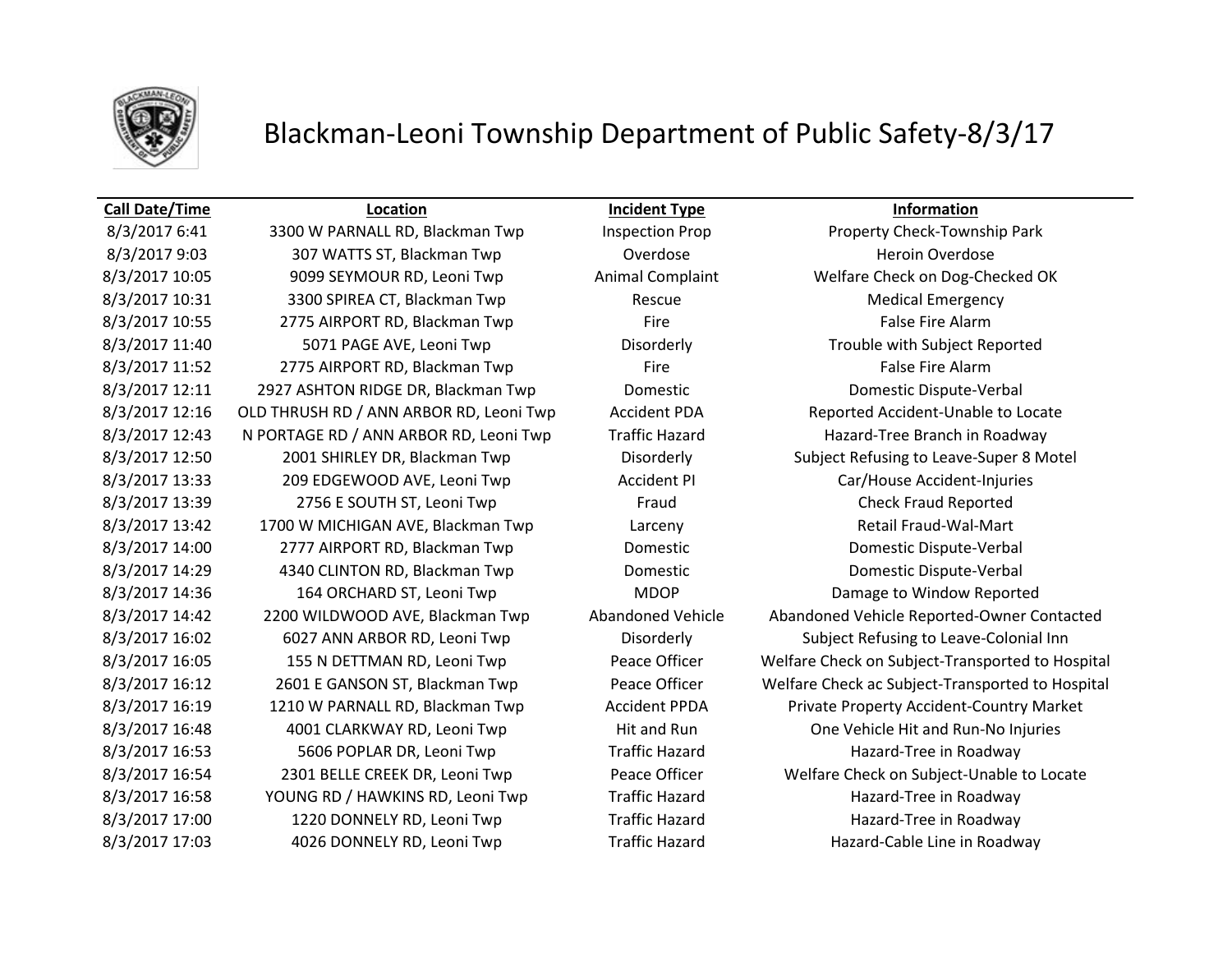

## Blackman-Leoni Township Department of Public Safety-8/3/17

8/3/2017 17:25 PAGE AVE / S GREEN ACRES RD, Leoni Twp Traffic Hazard Hazard Hazard-Tree Branch in Roadway 8/3/2017 17:34 145 BURT AVE, Blackman Twp Rescue Medical Emergency 8/3/2017 17:46 2601 AIRPORT RD, Blackman Twp Accident PDA Two Vehicle Accident-No Injuries 8/3/2017 18:35 3706 CYPRESS, Blackman Twp Loud Music Loud Music Reported-Verbal Warning 8/3/2017 18:43 2725 GRANADA DR 1A, Blackman Twp Rescue Rescue Medical Emergency 8/3/2017 19:03 3021 E MICHIGAN AVE, Blackman Twp **Assist Assist Assist Assist Child Protective Services** 8/3/2017 19:23 3195 COUNTY FARM, Blackman Twp Alarm Alarm False Burglar Alarm 8/3/2017 19:46 1700 W MICHIGAN AVE, Blackman Twp Rescue Rescue Medical Emergency 8/3/2017 20:14 SPRINGPORT RD / SPENCER DR, Blackman Twp Traffic Offense Defective Equipment-Verbal Warning 8/3/2017 21:35 3300 SPIREA CT, Blackman Twp Rescue Rescue Medical Emergency 8/3/2017 22:01 3333 E MICHIGAN AVE, Leoni Twp Larceny Retail Fraud-Meijer 8/3/2017 22:15 3770 MCGILL RD, Blackman Twp Domestic Domestic Dispute-Verbal 8/3/2017 22:55 3300 SPIREA CT 214, Blackman Twp Rescue Rescue Medical Emergency 8/3/2017 23:01 235 OAK GROVE AVE L, Blackman Twp Rescue Rescue Medical Emergency 8/3/2017 23:07 2775 BLAKE RD, Blackman Twp Alarm Alarm False Burglar Alarm 8/3/2017 23:19 3000 KINGSBROOKE DR 100, Blackman Twp Rescue Rescue Medical Emergency

**Call Date/Time Location Incident Type Information**

8/3/2017 17:06 4538 PAGE AVE, Leoni Twp Accident PPDA Private Property Accident-Grow Store 8/3/2017 17:17 3557 SECHLER DR, Leoni Twp Warrants Subject Arrested on Outstanding Warrant 8/3/2017 17:18 FAIRFAX AVE / PAGE AVE, Leoni Twp Hit and Run Two Vehicle Hit and Run Accident-No Injuries 8/3/2017 17:56 328 EVELYN ST, Blackman Twp Animal Complaint Loose Dog-Transported to Animal Shelter 8/3/2017 18:05 3787 NORTHMEADOW RD, Blackman Twp Suspicious Situation Suspicious Situation Reported-Checked OK 8/3/2017 19:13 901 ROSEHILL RD, Blackman Twp Disorderly Disorderly Person-Travelodge-Citation Issued 8/3/2017 20:32 3025 E MICHIGAN AVE, Blackman Twp Peace Officer Welfare Check on Subject-Checked OK-Dollar General 8/3/2017 20:55 858 N BROWN ST, Blackman Twp Suicide Suicide Suicidal Subject-Transported to Hospital 8/3/2017 21:50 SAGER RD / PAGE AVE, Leoni Twp Reckless Driving Reckless Driver Reported-Unable to Locate 8/3/2017 22:00 SEYMOUR AVE / N ELM RD, Blackman Twp Suspicious Situation Suspicious Vehicle Reported-Unable to Locate 8/3/2017 22:30 901 ROSEHILL RD, Blackman Twp Disorderly Subjects Refusing to Leave-Travelodge Motel 8/3/2017 23:02 901 ROSEHILL RD 246, Blackman Twp Domestic Domestic Domestic Assault Reported-Prosecutor Review